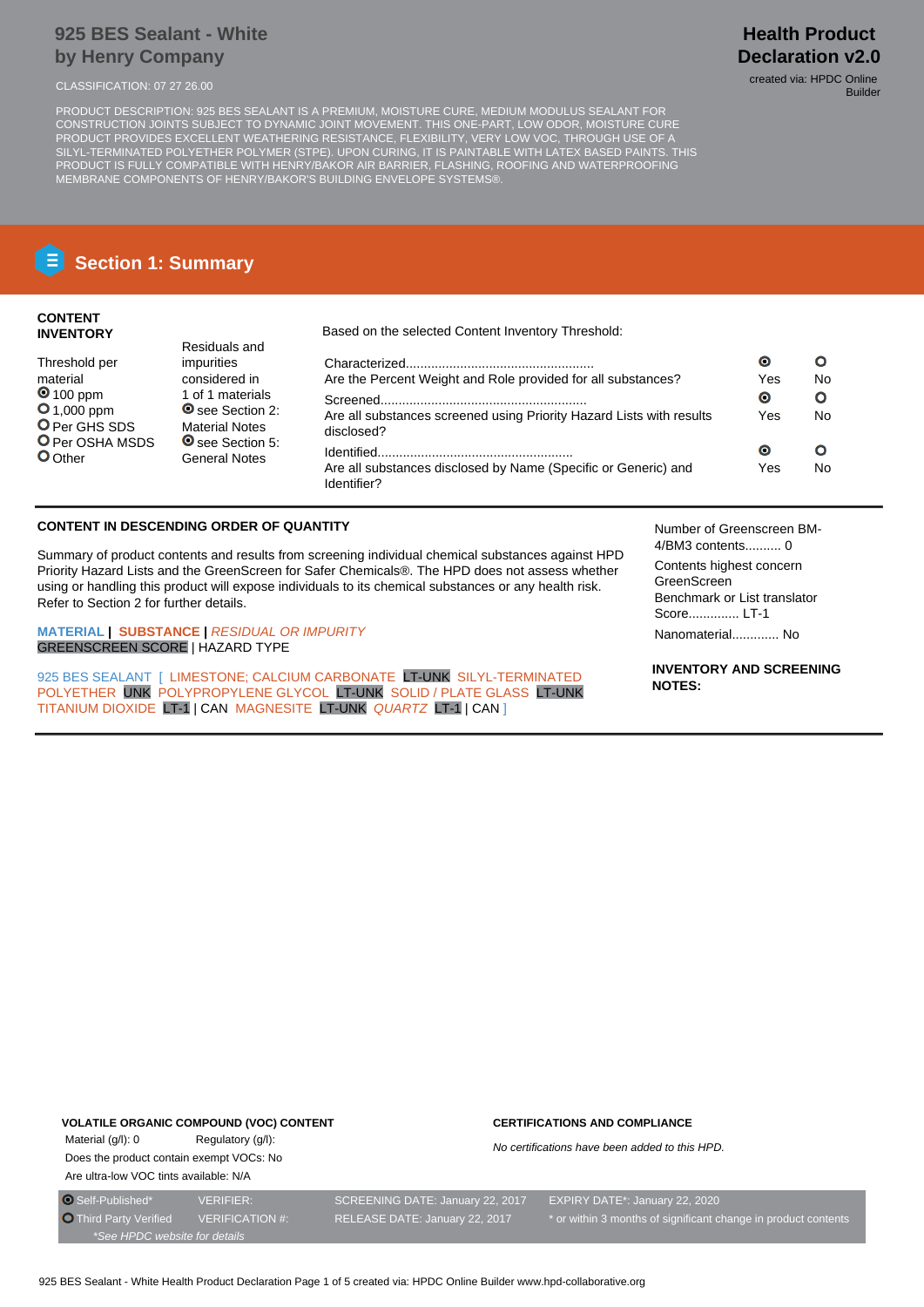This section lists materials in a product and the substances in each material based on the Inventory Threshold for each material. If residuals or impurities from the manufacturing or extraction processes are considered for a material, these are inventoried and characterized to the extent described in the Material and/or General Notes. Chemical substances are screened against the HPD Priority Hazard Lists for human and environmental health impacts. Screening is based on best available information; "Not Found" does not necessarily mean there is no potential hazard associated with the product or its contents. More information about Priority Hazard Lists and the GreenScreen can be found online: www.hpd-collaborative.org and www.greenscreenchemicals.org.

|  | 925 BES SEALANT<br>Inventory Threshold: 100 ppm Residuals Considered: Yes<br><b>Material Notes:</b> | %: 100.0000 - 100.0000 HPD URL: |          |                                         |                                   |  |  |
|--|-----------------------------------------------------------------------------------------------------|---------------------------------|----------|-----------------------------------------|-----------------------------------|--|--|
|  | LIMESTONE; CALCIUM CARBONATE                                                                        |                                 |          | ID: 1317-65-3                           |                                   |  |  |
|  | %: 40.0000 - 50.0000                                                                                | GS: LT-UNK                      | RC: None | NANO: NO                                | ROLE: Filler/film<br>strengthener |  |  |
|  | <b>HAZARDS:</b>                                                                                     |                                 |          | <b>AGENCY(IES) WITH WARNINGS:</b>       |                                   |  |  |
|  | None Found                                                                                          |                                 |          | No warnings found on HPD Priority lists |                                   |  |  |
|  | <b>SUBSTANCE NOTES:</b>                                                                             |                                 |          |                                         |                                   |  |  |
|  | SILYL-TERMINATED POLYETHER                                                                          |                                 |          | ID: 205265-06-1                         |                                   |  |  |
|  | %: 20.0000 - 30.0000                                                                                | GS: UNK                         | RC: None | NANO: NO                                | ROLE: Waterproofing<br>polymer    |  |  |
|  | <b>HAZARDS:</b><br>None Found                                                                       |                                 |          | <b>AGENCY(IES) WITH WARNINGS:</b>       |                                   |  |  |
|  |                                                                                                     |                                 |          | No warnings found on HPD Priority lists |                                   |  |  |
|  | <b>SUBSTANCE NOTES:</b>                                                                             |                                 |          |                                         |                                   |  |  |
|  | POLYPROPYLENE GLYCOL                                                                                |                                 |          | ID: 25322-69-4                          |                                   |  |  |
|  | %: 10.0000 - 20.0000                                                                                | <b>GS: LT-UNK</b>               | RC: None | NANO: NO                                | ROLE: Flexibilizer                |  |  |
|  | <b>HAZARDS:</b>                                                                                     |                                 |          | <b>AGENCY(IES) WITH WARNINGS:</b>       |                                   |  |  |
|  | None Found                                                                                          |                                 |          | No warnings found on HPD Priority lists |                                   |  |  |
|  | <b>SUBSTANCE NOTES:</b>                                                                             |                                 |          |                                         |                                   |  |  |
|  | <b>SOLID / PLATE GLASS</b>                                                                          |                                 |          | ID: 65997-17-3                          |                                   |  |  |
|  | %: 5.0000 - 15.0000                                                                                 | <b>GS: LT-UNK</b>               | RC: None | NANO: NO                                | ROLE: Application aid             |  |  |
|  |                                                                                                     |                                 |          |                                         |                                   |  |  |

925 BES Sealant - White Health Product Declaration Page 2 of 5 created via: HPDC Online Builder www.hpd-collaborative.org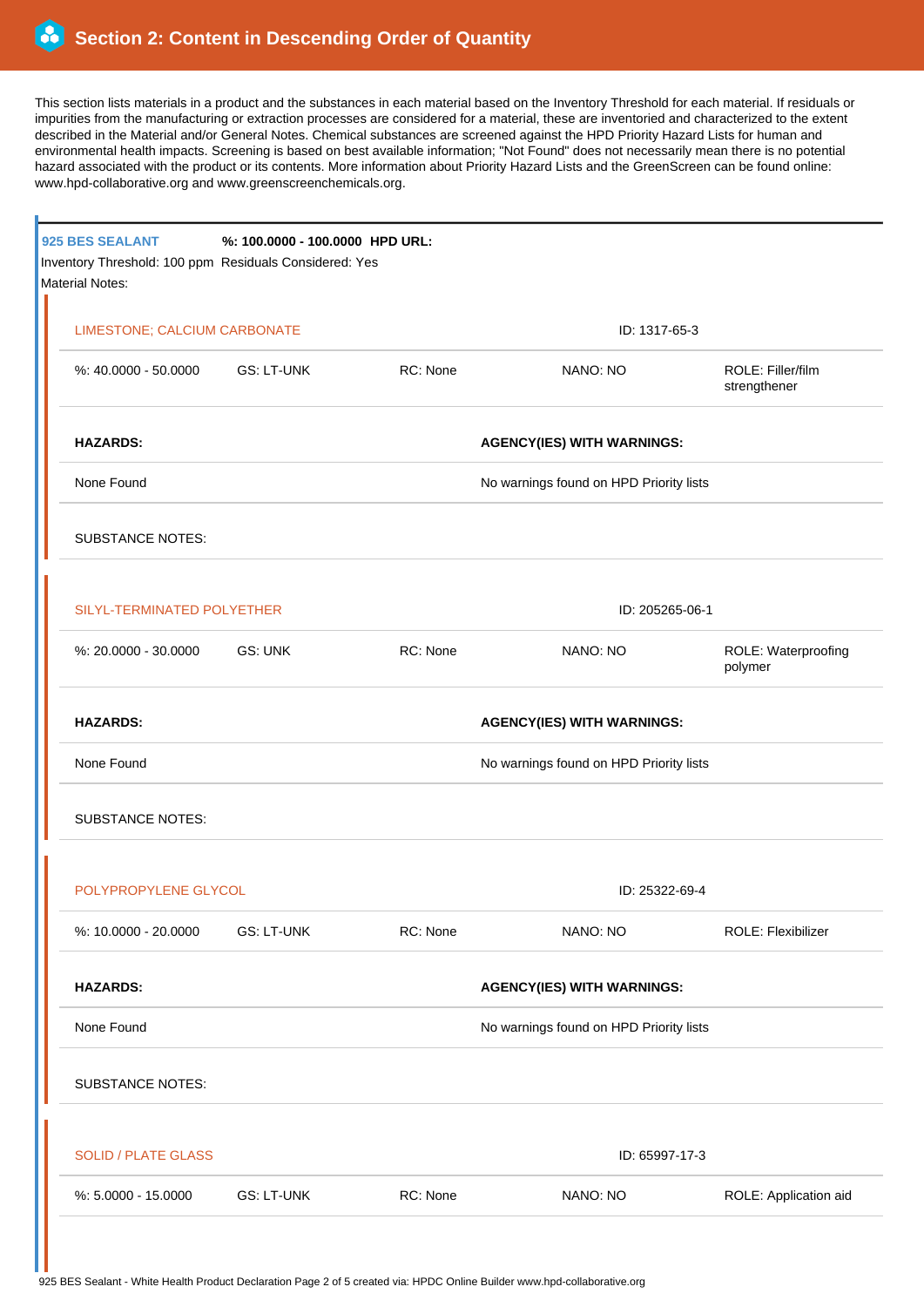| <b>HAZARDS:</b>                                      | <b>AGENCY(IES) WITH WARNINGS:</b>       |                                                              |                                                                                                            |                         |  |  |  |
|------------------------------------------------------|-----------------------------------------|--------------------------------------------------------------|------------------------------------------------------------------------------------------------------------|-------------------------|--|--|--|
| None Found                                           | No warnings found on HPD Priority lists |                                                              |                                                                                                            |                         |  |  |  |
| <b>SUBSTANCE NOTES:</b>                              |                                         |                                                              |                                                                                                            |                         |  |  |  |
| <b>TITANIUM DIOXIDE</b>                              |                                         |                                                              | ID: 13463-67-7                                                                                             |                         |  |  |  |
| $%: 1.0000 - 5.0000$                                 | <b>GS: LT-1</b>                         | RC: None                                                     | NANO: NO                                                                                                   | ROLE: Pigment           |  |  |  |
| <b>HAZARDS:</b>                                      | <b>AGENCY(IES) WITH WARNINGS:</b>       |                                                              |                                                                                                            |                         |  |  |  |
| CANCER                                               |                                         | US CDC - Occupational Carcinogens<br>Occupational Carcinogen |                                                                                                            |                         |  |  |  |
| <b>CANCER</b>                                        | CA EPA - Prop 65                        |                                                              | Carcinogen - specific to chemical form or<br>exposure route                                                |                         |  |  |  |
| CANCER                                               | <b>IARC</b>                             |                                                              | Group 2B - Possibly carcinogenic to humans -<br>inhaled from occupational sources                          |                         |  |  |  |
| CANCER                                               | <b>MAK</b>                              |                                                              | Carcinogen Group 3A - Evidence of carcinogenic<br>effects but not sufficient to establish MAK/BAT<br>value |                         |  |  |  |
| SUBSTANCE NOTES: Not available in a respirable form. |                                         |                                                              |                                                                                                            |                         |  |  |  |
|                                                      |                                         |                                                              |                                                                                                            |                         |  |  |  |
| <b>MAGNESITE</b>                                     | ID: 546-93-0                            |                                                              |                                                                                                            |                         |  |  |  |
| %: 1.0000 - 5.0000                                   | <b>GS: LT-UNK</b>                       | RC: None                                                     | NANO: NO                                                                                                   | ROLE: Thixotrope        |  |  |  |
| <b>HAZARDS:</b>                                      | <b>AGENCY(IES) WITH WARNINGS:</b>       |                                                              |                                                                                                            |                         |  |  |  |
| None Found                                           | No warnings found on HPD Priority lists |                                                              |                                                                                                            |                         |  |  |  |
| <b>SUBSTANCE NOTES:</b>                              |                                         |                                                              |                                                                                                            |                         |  |  |  |
| <b>QUARTZ</b>                                        |                                         | ID: 14808-60-7                                               |                                                                                                            |                         |  |  |  |
| %: Impurity/Residual                                 | <b>GS: LT-1</b>                         | RC: None                                                     | NANO: NO                                                                                                   | ROLE: Impurity/Residual |  |  |  |
| <b>HAZARDS:</b>                                      | <b>AGENCY(IES) WITH WARNINGS:</b>       |                                                              |                                                                                                            |                         |  |  |  |
| <b>CANCER</b>                                        | US CDC - Occupational Carcinogens       |                                                              | Occupational Carcinogen                                                                                    |                         |  |  |  |
| CANCER                                               | CA EPA - Prop 65                        |                                                              | Carcinogen - specific to chemical form or<br>exposure route                                                |                         |  |  |  |
| CANCER                                               | <b>IARC</b>                             |                                                              | Group 1: Agent is carcinogenic to humans -<br>inhaled from occupational sources                            |                         |  |  |  |
| <b>CANCER</b>                                        | US NIH - Report on Carcinogens          |                                                              | Known to be Human Carcinogen (respirable size -<br>occupational setting)                                   |                         |  |  |  |
|                                                      |                                         |                                                              |                                                                                                            |                         |  |  |  |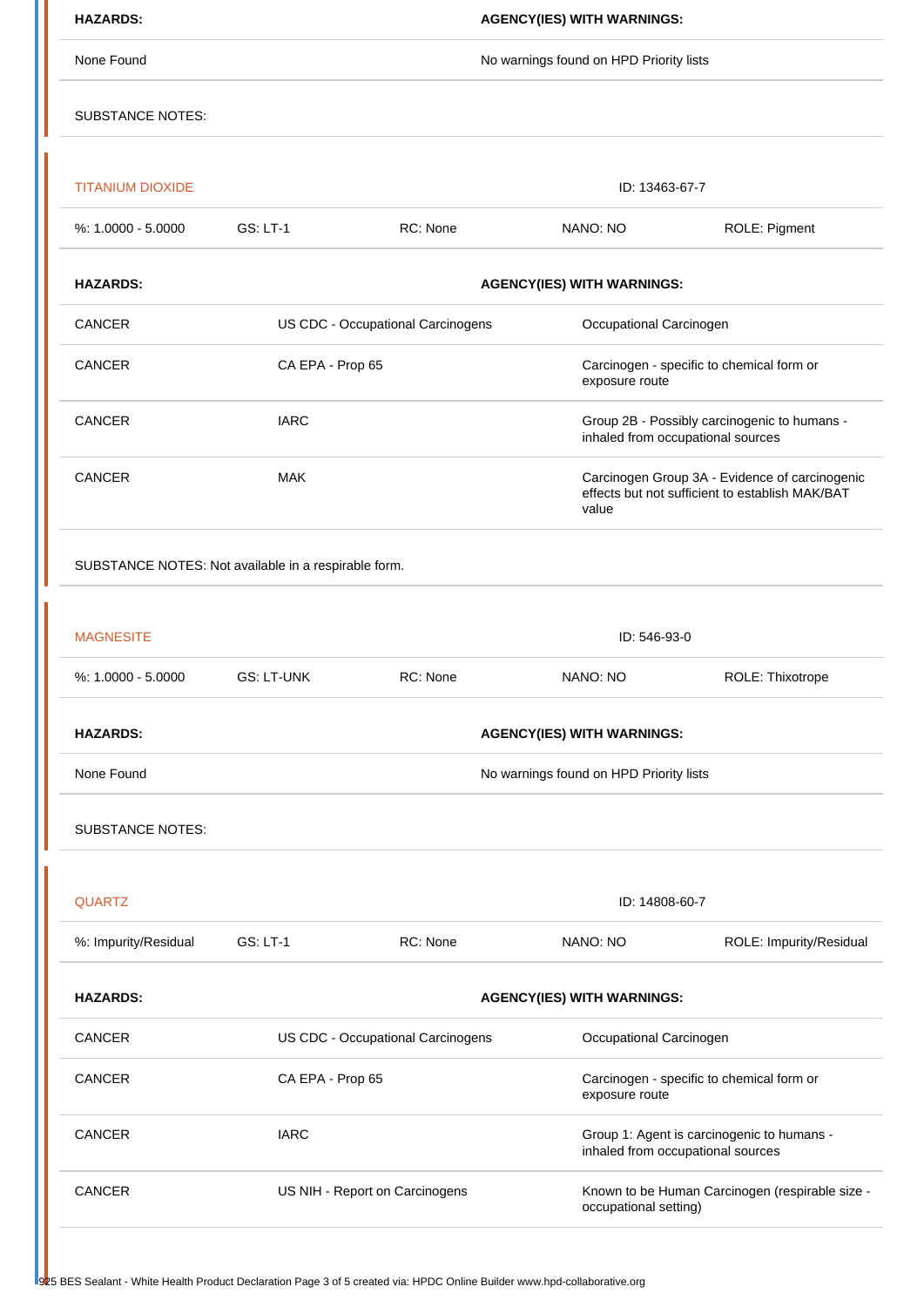SUBSTANCE NOTES: Not present in respirable form.

## 0  **Section 3: Certifications and Compliance**

This section lists applicable certification and standards compliance information for VOC emissions and VOC content. Other types of health or environmental performance testing or certifications completed for the product may be provided.

#### $\overline{+}$  **Section 4: Accessories**

This section lists related products or materials that the manufacturer requires or recommends for installation (such as adhesives or fasteners), maintenance, cleaning, or operations. For information relating to the contents of these related products, refer to their applicable Health Product Declarations, if available.

**B Section 5: General Notes**